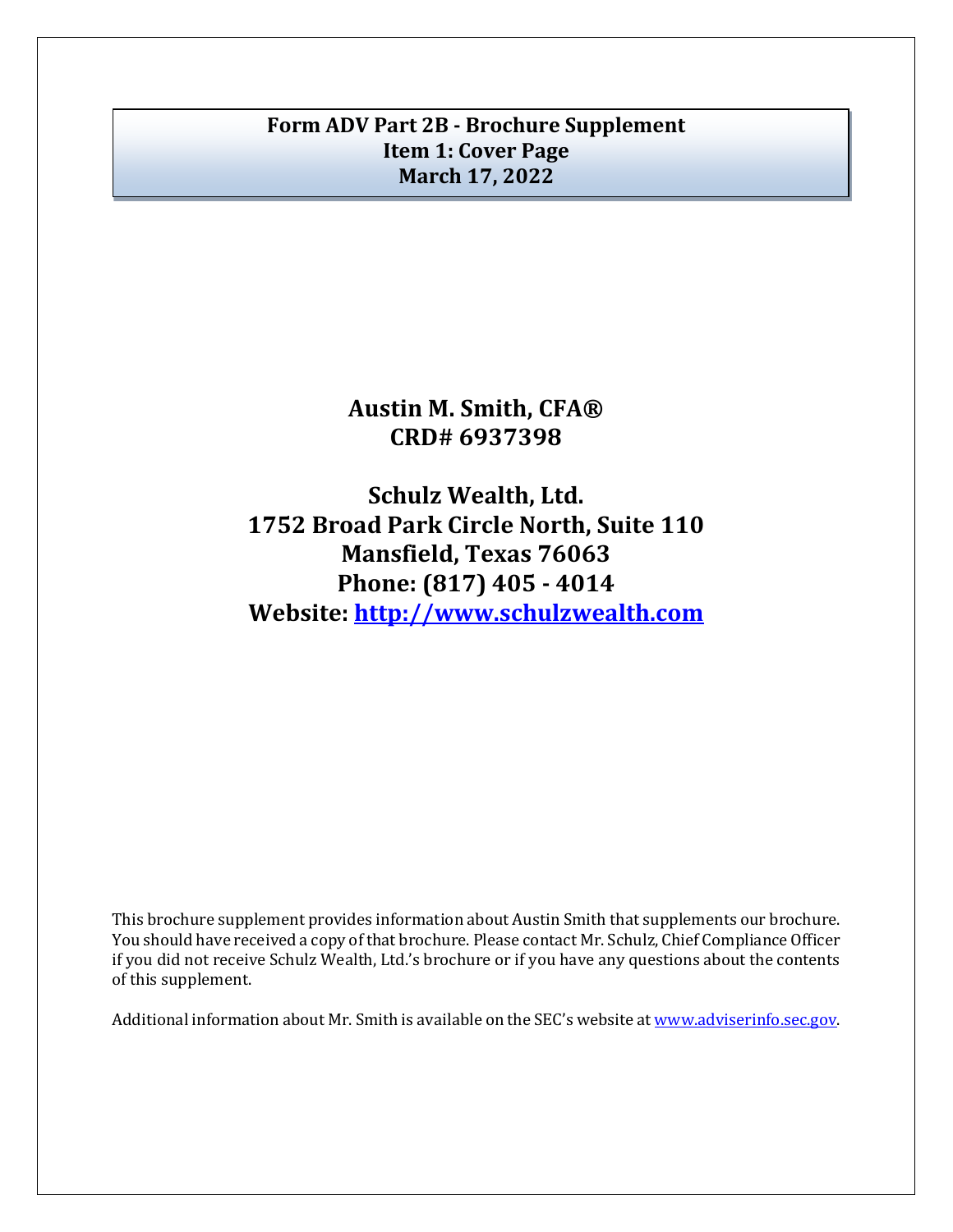# **Item 2: Educational Background & Business Experience**

#### **Austin Michael Smith Year of Birth:** 1995

## **Educational Background:**

• 2017; Southwestern University, Georgetown Texas; BA Business, Emphasis in Finance

#### **Business Background:**

- 03/2018 Present -Schulz Wealth, Ltd; Chief Investment Officer and Investment Adviser Representative
- 02/2017 07/2017 TCG Adviser's; Institutional Associate

#### **Exams, Licenses & Other Professional Designations:**

- 07/2020 Chartered Financial Analyst® charter holder
- 08/2018 Series 65 Exam

#### **CFA® - Chartered Financial Analyst®**

CFA® and Chartered Financial Analyst® are registered trademarks owned by CFA Institute. The minimum qualifications for this certification are as follows:

- Bachelor's degree (or equivalent, as assessed by CFA Institute)
- Must pass three six-hour exams
- Must have 48 months of qualified, professional work experience
- CFA® charter holders are obligated to follow the CFA's Code of Ethics and standards governing professional conduct.

\* Additional information about this certification can be found at: www.cfainstitute.org

## **Series 65**

The examination, called the Series 65 exam, is designed to qualify candidates as an investment adviser representative. The exam covers topics that have been determined to be necessary to understand to provide investment advice to clients.

## **Item 3: Disciplinary Information**

There are no legal or disciplinary events that are material to the evaluation of Mr. Smith.

## **Item 4: Other Business Activities**

Mr. Smith has no other business activities outside of his role with the Firm that are investmentrelated, or that represent a substantial amount (i.e., more than 10%) of his time or income.